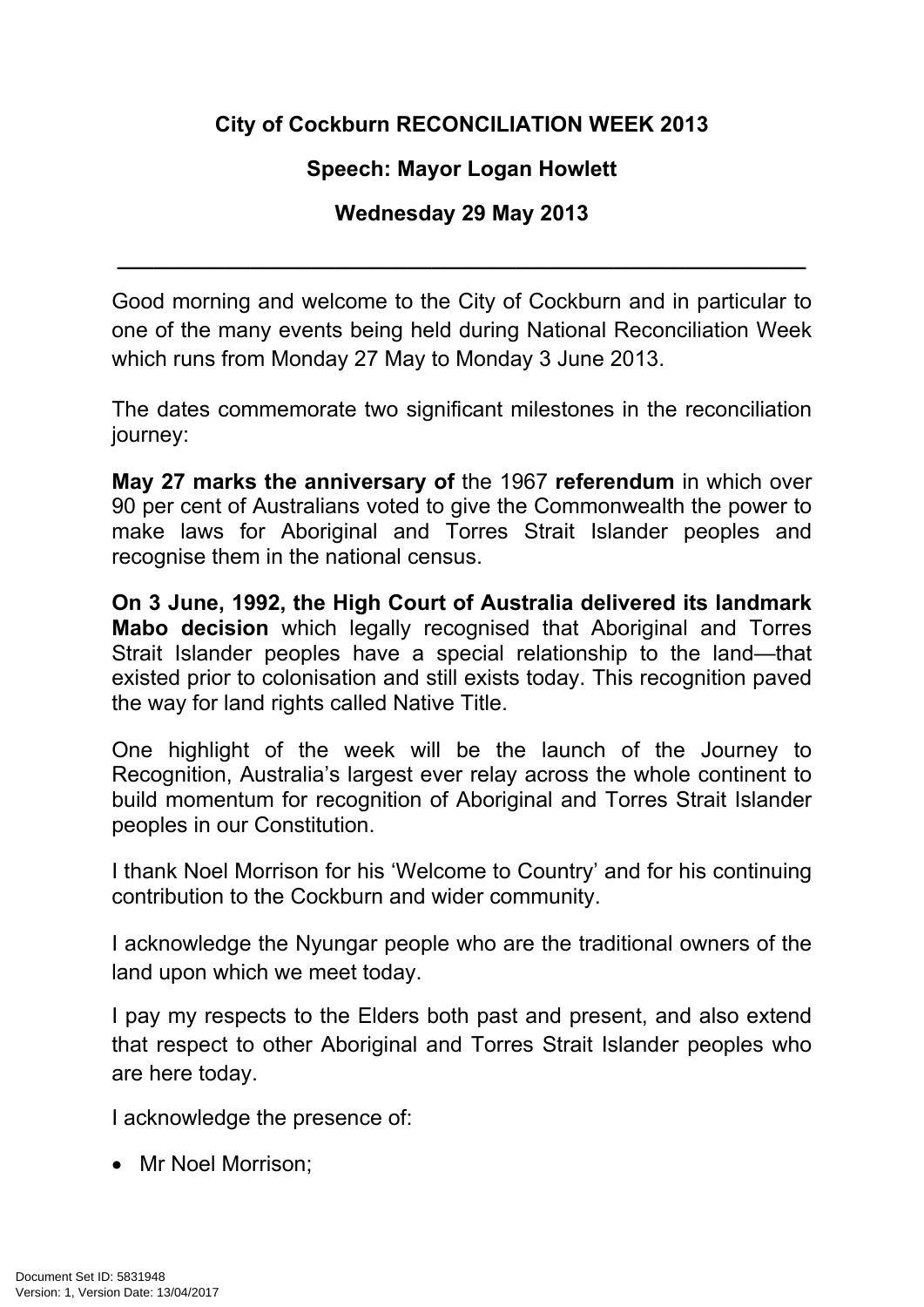- Reverend Sealin Garlett;
- Mr Charlie Kickett;
- The City of Cockburn Aboriginal Reference Group
- The Walyalup Reconciliation Group
- Mr Don Green, Director Governance and Community Services

Today is an ideal time for everyone to join the reconciliation conversation and reflect on our shared histories, contributions and achievements.

It is also a time to celebrate and build on the respectful relationships shared by Aboriginal and Torres Strait Islander peoples and other Australians.

At the City of Cockburn, we have a developed and built on a number of opportunities to build strong and real relationships with the Aboriginal and Torres Strait Islander communities through:

- Our Aboriginal Reference Group which meets monthly and has been doing so since 2002;
- Aboriginal staff employed at the City. We now have 12 Aboriginal employees here at City of Cockburn;
- The Kwoborup Aboriginal Program through Cockburn Community Care;
- The 'My Time' Aboriginal parents and grandparents group run weekly at the Coolbellup Hub;
- The Co-Health physical activity and healthy lifestyle programs and camps. The Co-Health Program will today be providing free Health Screenings in the Seniors Centre and especially encourages Aboriginal and Torres Strait Islander peoples to participate in this program.

The Events that the City provides, including Apology Day, Close the Gap, NAIDOC week, and National Aboriginal and Torres Strait Islander Peoples Children's Day in August and last but not least, the City's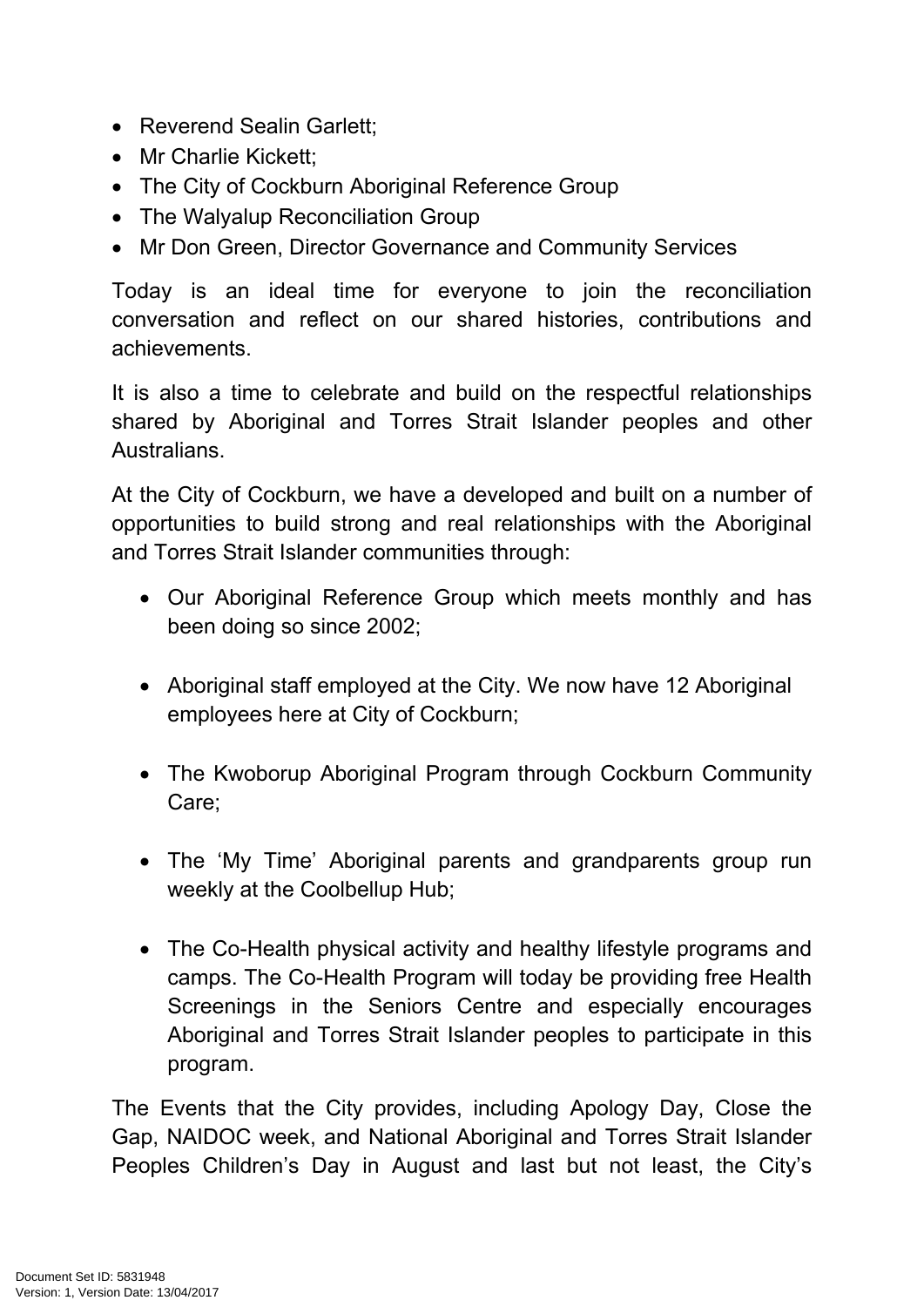Reconciliation Action Plan (RAP) – we are just coming to the end of our first 2nd year RAP, and are close to finalising our second RAP which will take us through to 2016.

Cockburn's vision for reconciliation is to create an inclusive community with strong relationships across cultures based on mutual respect and understanding.

The RAP is considered to be a "live" document such that it will require regular review and reporting on progress towards addressing each of the initiatives.

We have achieved a lot through this process, and today you can see the range of actions and programs on display in the Seniors Centre hall.

Reconciliation is a process of change and of coming to terms with the history of our country.

It requires us to challenge our beliefs, our world view and our understanding of different cultures.

We are using our RAP to help guide us through this process of change, and we welcome staff at the City, residents, community groups and organisations to join us in the reconciliation journey.

Our actions will contribute to the goal of "closing the gap" between Aboriginal and Torres Strait Islander peoples and other Australians so that all people can be valued and participate fully in the Cockburn community.

Other practical outcomes of the RAP include:

- community events and concerts with an Indigenous focus;
- an annual cultural bus tour;
- celebrating of Indigenous heritage through the local historical society and Azelia Ley Homestead;
- Aboriginal Cultural Awareness and Development Training for staff;
- Aboriginal and Torres Strait Islander oral histories;